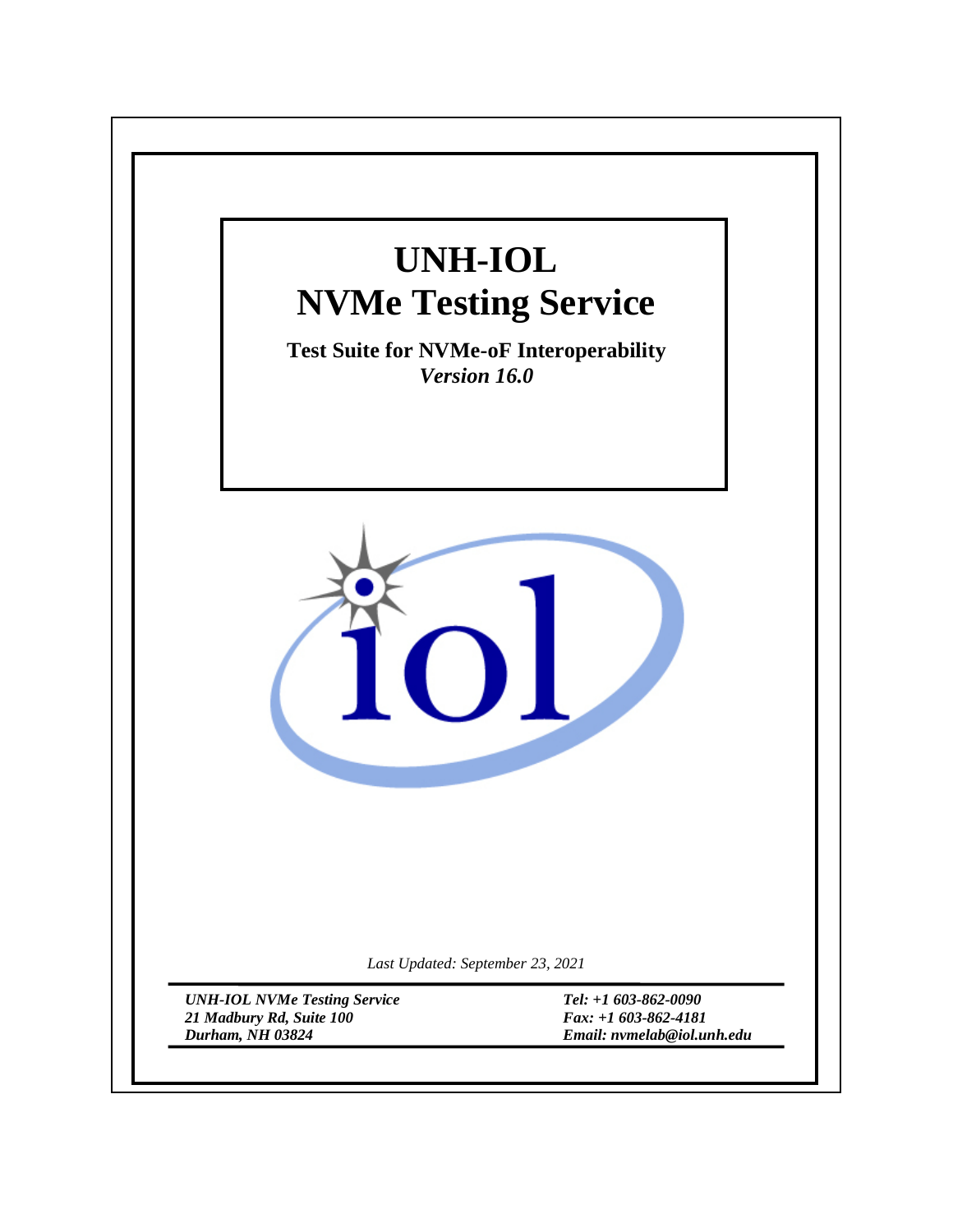# **TABLE OF CONTENTS**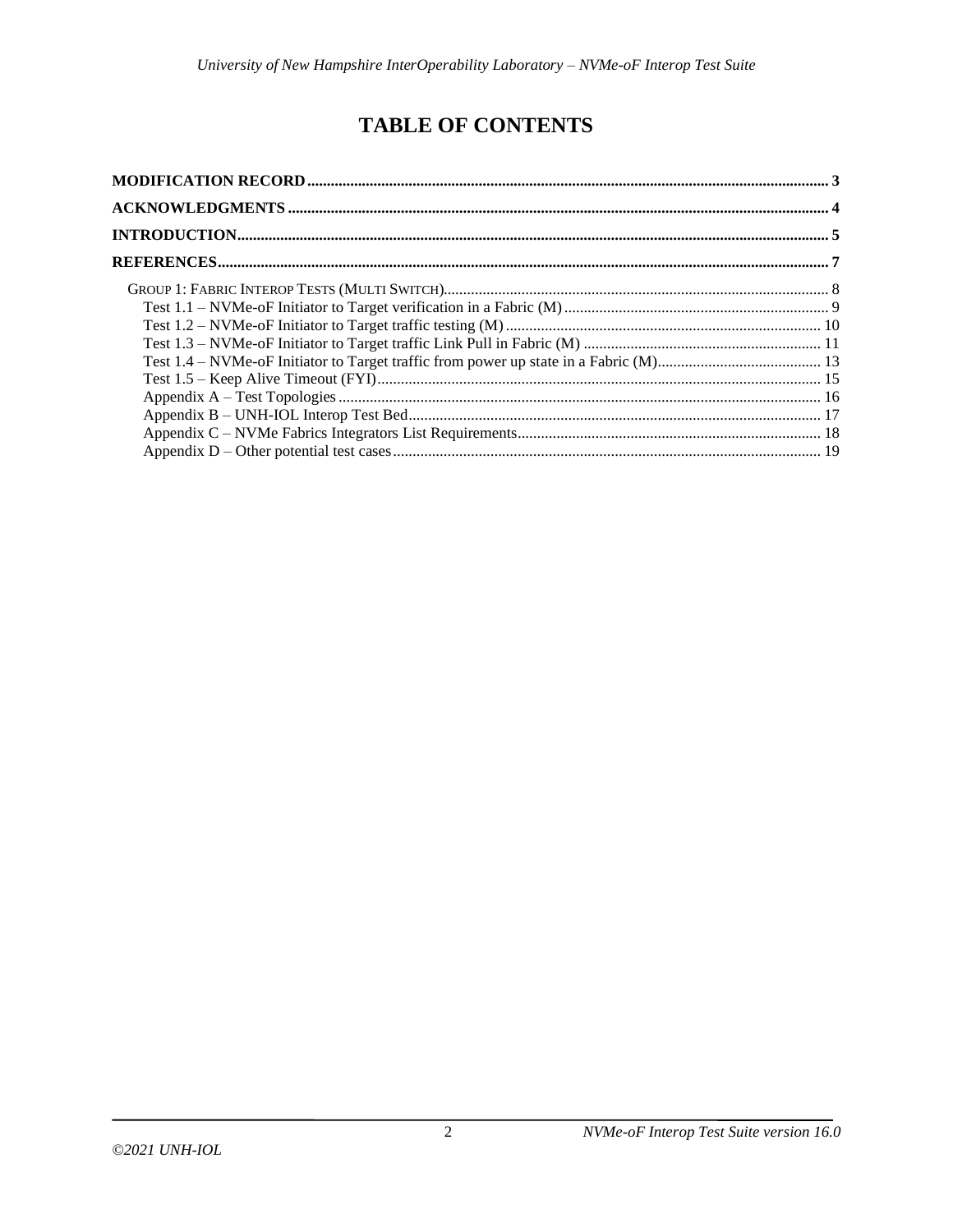# **MODIFICATION RECORD**

- <span id="page-2-0"></span>2017 June 14 (Version 7.9) Tim Sheehan : Initial draft
- 2017 August 29 (Version 8.0) Tim Sheehan : Initial Release
- 2017 September 12 (Version 8.0a) David Woolf : Added FC and Ethernet Switches as eligible products in Appendix C.
- 2018 August 30 (Version 10.0) David Woolf : 10.0 Release.

#### 2018 November 20 (Version 11.0)

David Woolf :

- 1. Added Test 1.5 as FYI for checking the Keep Alive Timeout.
- 2. Added NVMe/TCP as an example transport in Appendix C.

## 2019 April 8 (Version 12.0)

David Woolf :

1. Tests 1.1-1.4 designated as mandatory.

### 2019 December 10 (Version 13.0)

# David Woolf :

1. Program revision update.

# 2020 July 21 (Version 14.0)

### David Woolf :

- 1. Added NVMe/iWARP as an example transport in Appendix C.
- 2. Updated specification references.

### 2021 May 3 (Version 15.0)

David Woolf :

1. Program revision update.

## 2021 September 23 (Version 16.0)

David Woolf :

1. Program revision update.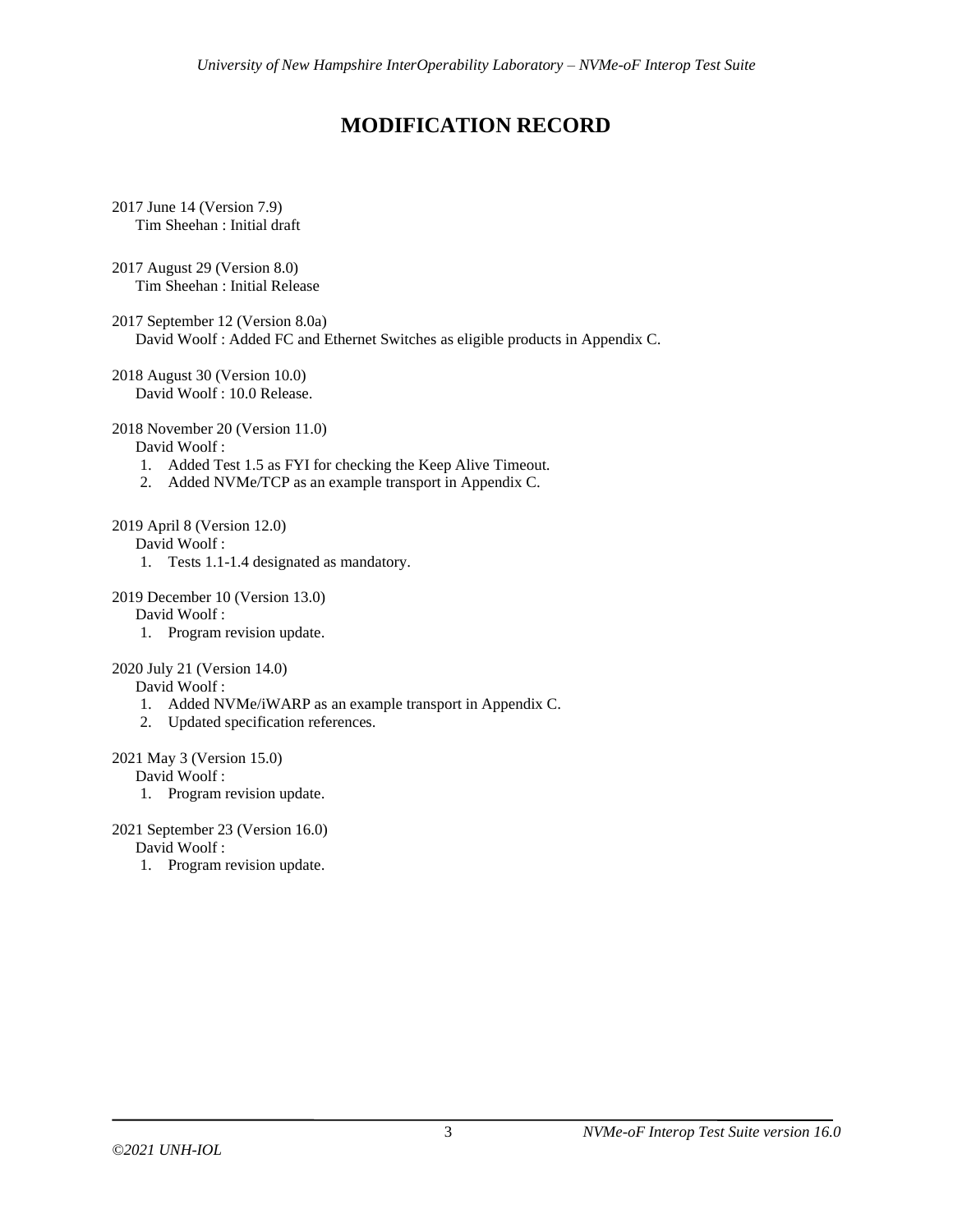# **ACKNOWLEDGMENTS**

<span id="page-3-0"></span>The UNH-IOL would like to acknowledge the efforts of the following individuals in the development of this test plan:

Tim Sheehan UNH InterOperability Laboratory<br>
UNH InterOperability Laboratory<br>
UNH InterOperability Laboratory UNH InterOperability Laboratory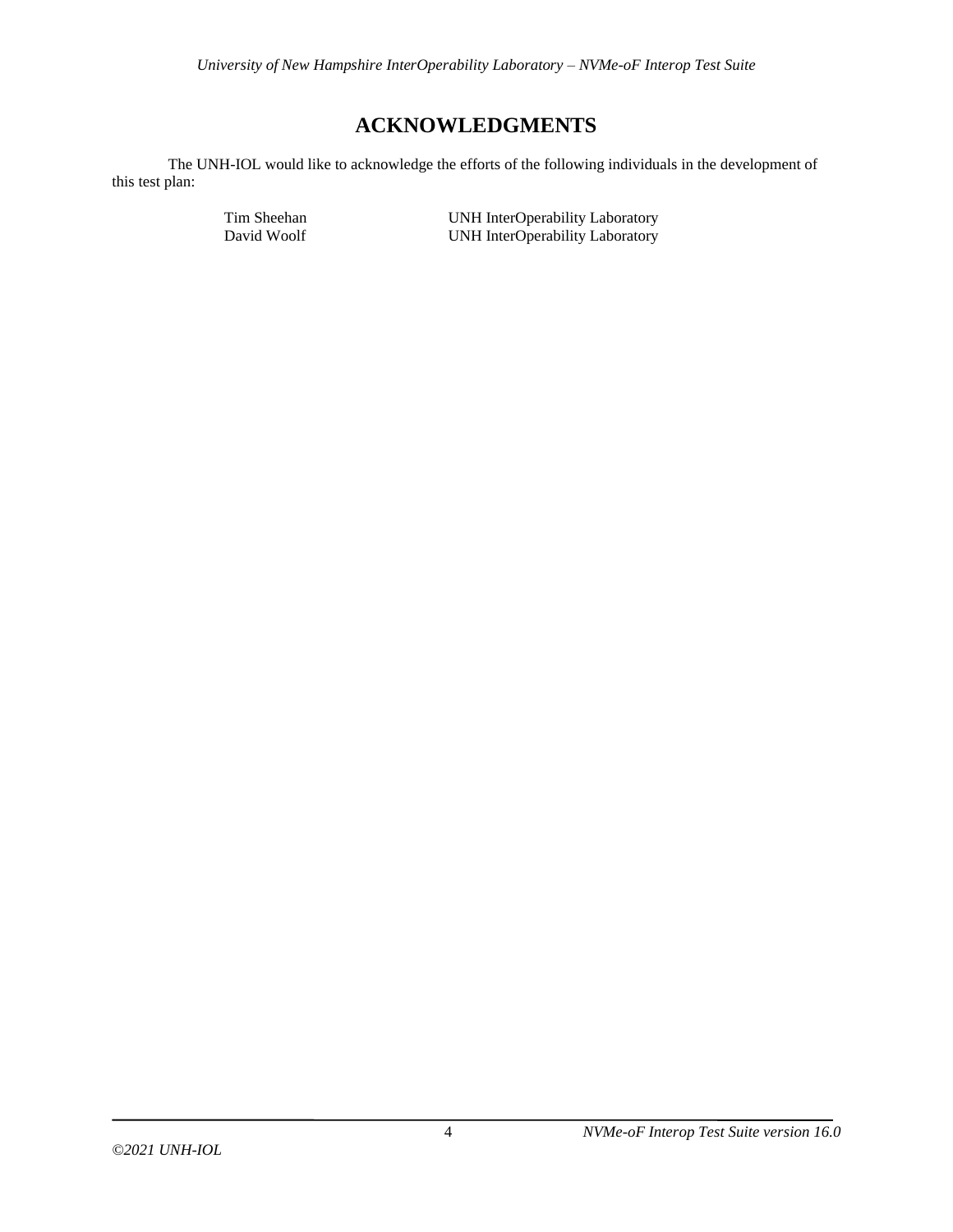# **INTRODUCTION**

<span id="page-4-0"></span>The University of New Hampshire's InterOperability Laboratory (IOL) is an institution designed to improve the interoperability of standards-based products by providing a neutral environment where a product can be tested against other implementations of a common standard, both in terms of interoperability and conformance. This particular suite of tests has been developed to help implementers evaluate the NVMe-oFfunctionality of their products, This test suite is aimed at validating products in support of the work being directed by the NVMe Organization.

These tests are designed to determine if a product interoperates with other products designed to NVMe-oF and NVM Express specifications. Successful completion of these tests provide a reasonable level of confidence that the Device Under Test (DUT) will function properly in many NVMe-oF environments.

The tests contained in this document are organized in order to simplify the identification of information related to a test, and to facilitate in the actual testing process. Tests are separated into groups, primarily in order to reduce setup time in the lab environment, however the different groups typically also tend to focus on specific aspects of device functionality. A two-number, dot-notated naming system is used to catalog the tests. This format allows for the addition of future tests in the appropriate groups without requiring the renumbering of the subsequent tests.

The test definitions themselves are intended to provide a high-level description of the motivation, resources, procedures, and methodologies specific to each test. Formally, each test description contains the following sections:

# **Purpose**

The purpose is a brief statement outlining what the test attempts to achieve. The test is written at the functional level.

# **References**

This section specifies all reference material *external* to the test suite, including the specific references for the test in question, and any other references that might be helpful in understanding the test methodology and/or test results. External sources are always referenced by a bracketed number (e.g., [1]) when mentioned in the test description. Any other references in the test description that are not indicated in this manner refer to elements within the test suite document itself (e.g., "Appendix 5.A", or "Table 5.1.1-1")

### **Resource Requirements**

The requirements section specifies the test hardware and/or software needed to perform the test. This is generally expressed in terms of minimum requirements, however in some cases specific equipment manufacturer/model information may be provided.

# **Last Modification**

This specifies the date of the last modification to this test.

### **Discussion**

The discussion covers the assumptions made in the design or implementation of the test, as well as known limitations. Other items specific to the test are covered here as well.

# **Test Setup**

The setup section describes the initial configuration of the test environment. Small changes in the configuration should not be included here, and are generally covered in the test procedure section (next).

### **Procedure**

The procedure section of the test description contains the systematic instructions for carrying out the test. It provides a cookbook approach to testing, and may be interspersed with observable results. These procedures should be the ideal test methodology, independent of specific tool limitations or restrictions.

### **Observable Results**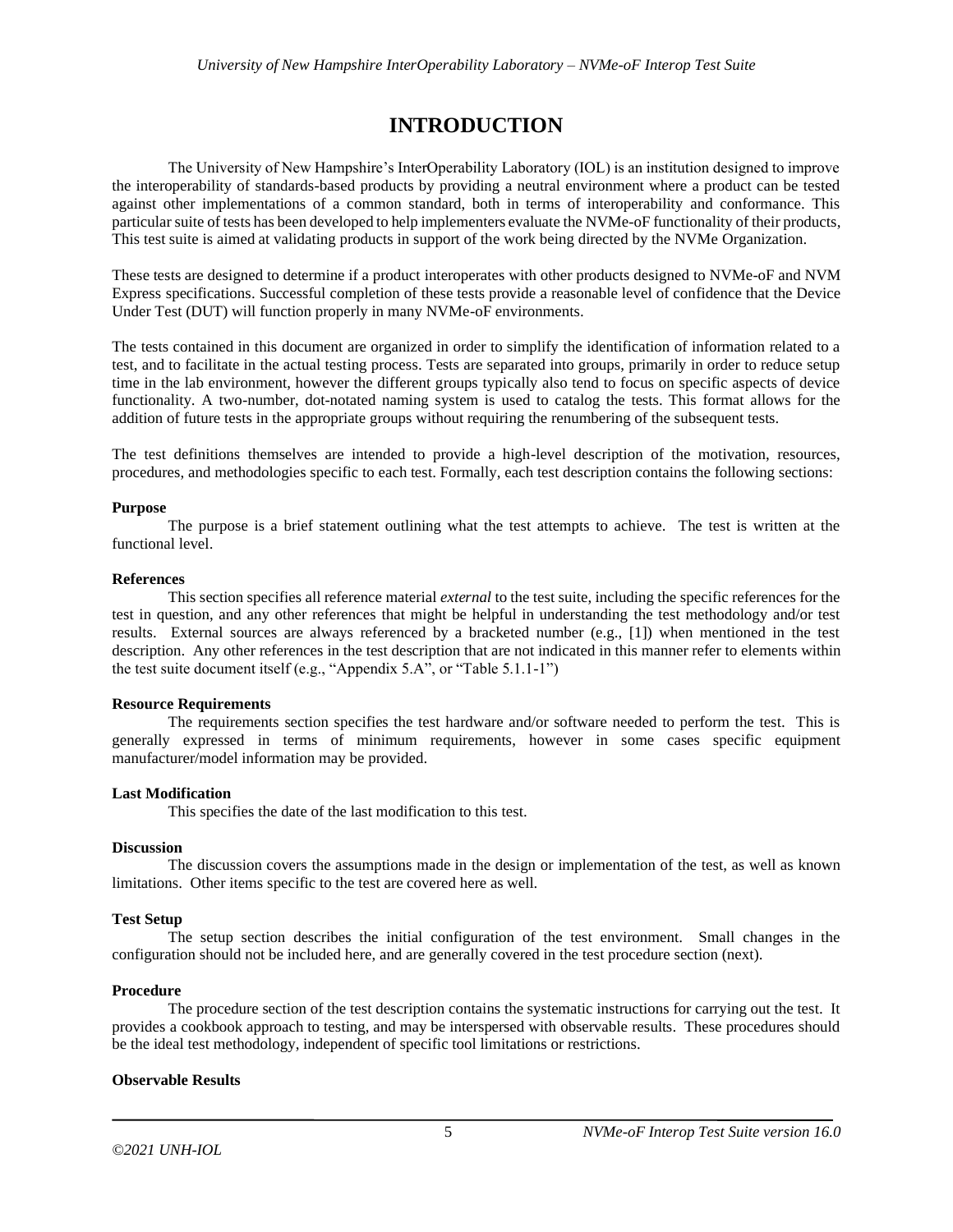This section lists the specific observable items that can be examined by the tester in order to verify that the DUT is operating properly. When multiple values for an observable are possible, this section provides a short discussion on how to interpret them. The determination of a pass or fail outcome for a particular test is generally based on the successful (or unsuccessful) detection of a specific observable.

#### **Possible Problems**

This section contains a description of known issues with the test procedure, which may affect test results in certain situations. It may also refer the reader to test suite appendices and/or other external sources that may provide more detail regarding these issues.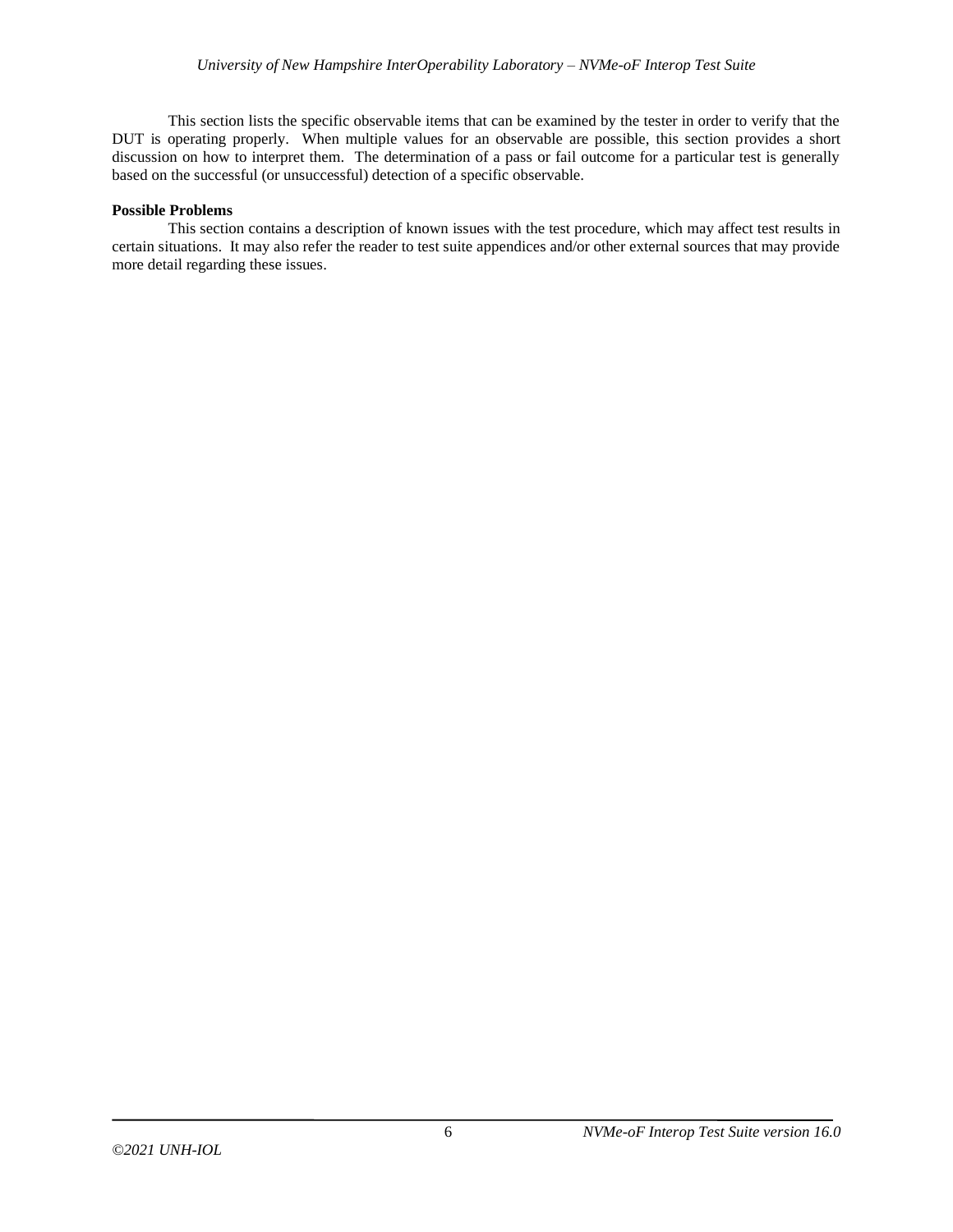# **REFERENCES**

<span id="page-6-0"></span>The following documents are referenced in this text:

- 1. NVM Express Revision 1.4 (June 10, 2019)
- 2. NVM Express over Fabrics Revision 1.1 (October 22, 2019)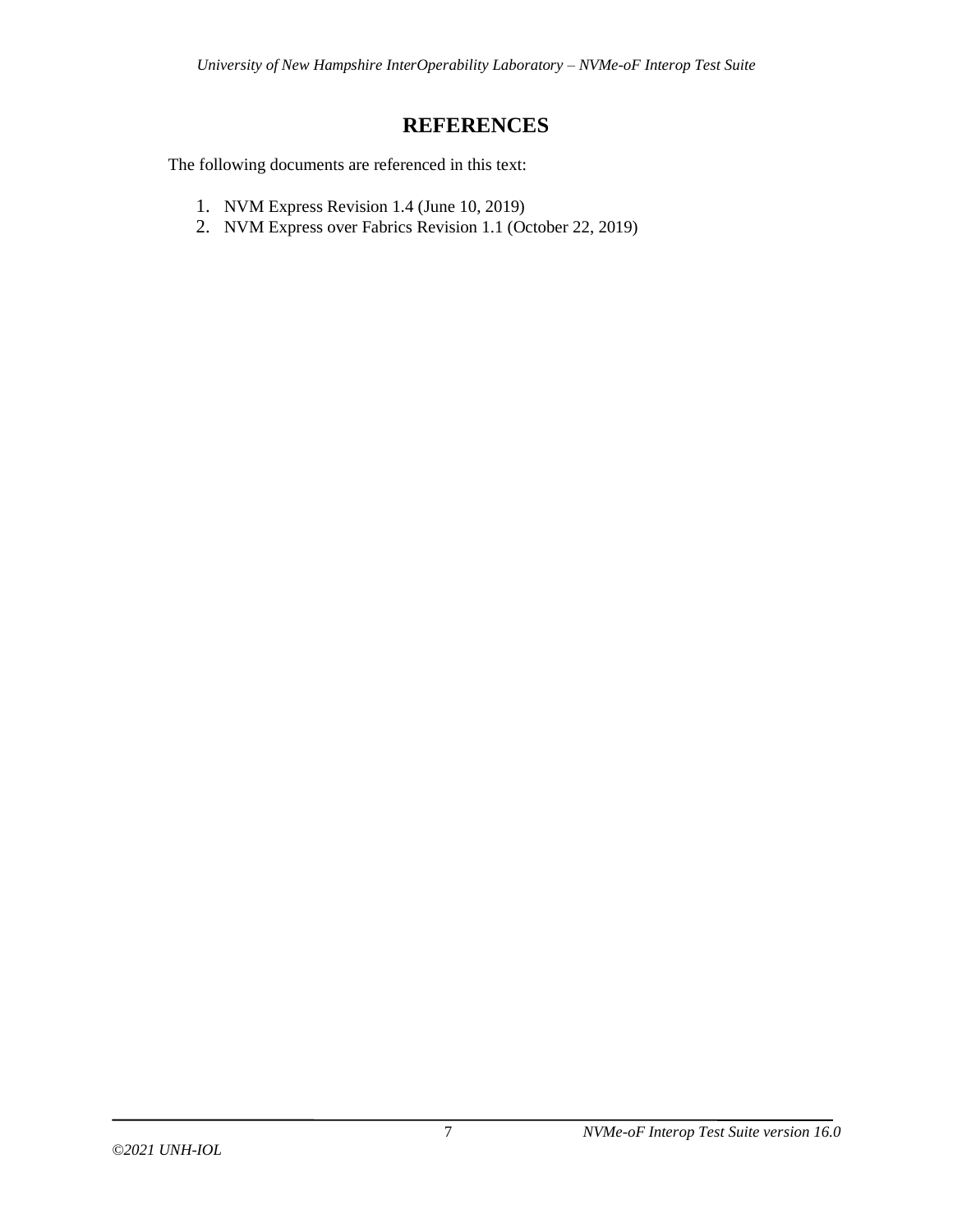# **Group 1: Fabric Interop Tests (Multi Switch)**

<span id="page-7-0"></span>**Overview:** This section describes methods for performing interoperability verification for NVMe products using a multi-switch Fabric topology between initiators and targets.

**Notes:** The preliminary draft descriptions for the tests defined in this group are considered complete, and the tests are pending implementation (during which time additional revisions/modifications are likely to occur).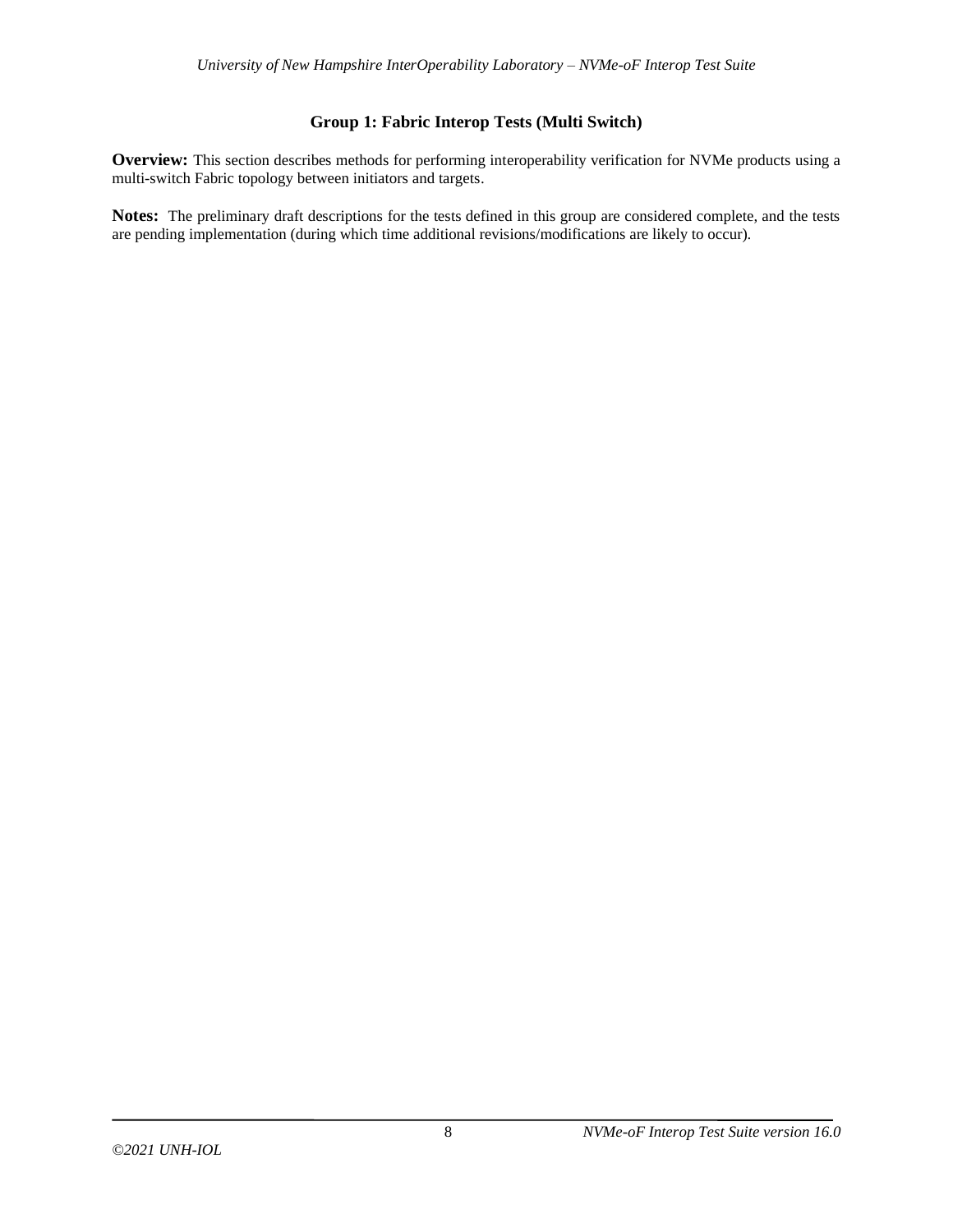# <span id="page-8-0"></span>**Test 1.1 – NVMe-oF Initiator to Target verification in a Fabric (M)**

**Purpose:** To verify that an NVMe Initiator can properly discover a NVMe Storage Device in a Fibre Channel or Ethernet Fabric.

### **References:**

[1] NVMe-oF Specification

### **Resource Requirements:**

- NVMe-oF Host Platform and Device.
- 2 or more switches (Ethernet or FC)

#### **Last Modification:** August 15, 2017

**Discussion:** An NVMe-oF Initiator should be able to discover a NVMe-oF Target in a multi switch fabric topology and display this information in the Initiator operating system.

**Test Setup:** See Appendix A.

# **Test Procedure:**

- 1. Build multi switch fabric.
- 2. Connect NVMe-oF Initiator and Target via a multi switch fabric.
- 3. Allow NVMe-oF Initiator to discover all fabric attached targets.

#### **Observable Results:**

1. Verify that the NVMe-oF Target is visible in the Host Operating System of the NVMe-oF Initiator.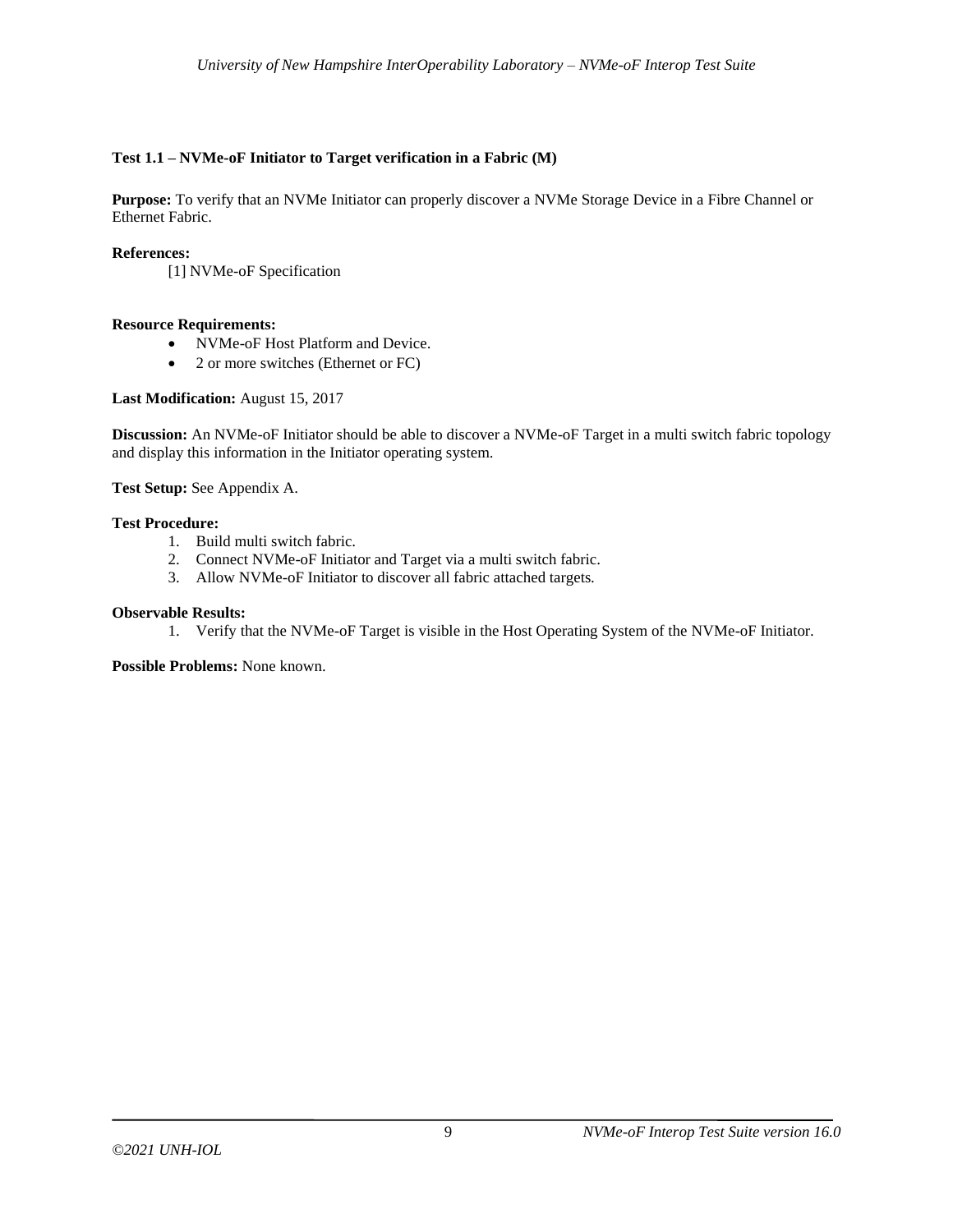# <span id="page-9-0"></span>**Test 1.2 – NVMe-oF Initiator to Target traffic testing (M)**

**Purpose:** To verify that an NVMe Initiator and Target in a Fabric (multi-switch) can transfer data without errors.

# **References:**

[1] NVMe-oF Specification

# **Resource Requirements:**

- NVMe-oF Host Platform and Device.
- 2 or more switches (Ethernet or FC)

# **Last Modification:** August 15, 2017

**Discussion:** A NVMe-oF Initiator and Target that are connected successfully at the Fabric and NVMe levels in a multi-switch fabric should be able to perform basic data traffic read, writes, read/writes.

**Test Setup:** See Appendix A. All NVMe-oF Initiators connected to the fabric have discovered all available NVMeoF Targets.

### **Test Procedure:**

1. Perform Write IO from the Initiator to the Target for 15 minutes. All blocks written should be Read back by the Initiator and Compared for data integrity.

### **Observable Results:**

1. Ensure that no data integrity errors were detected during the IO operations.

**Possible Problems:** possible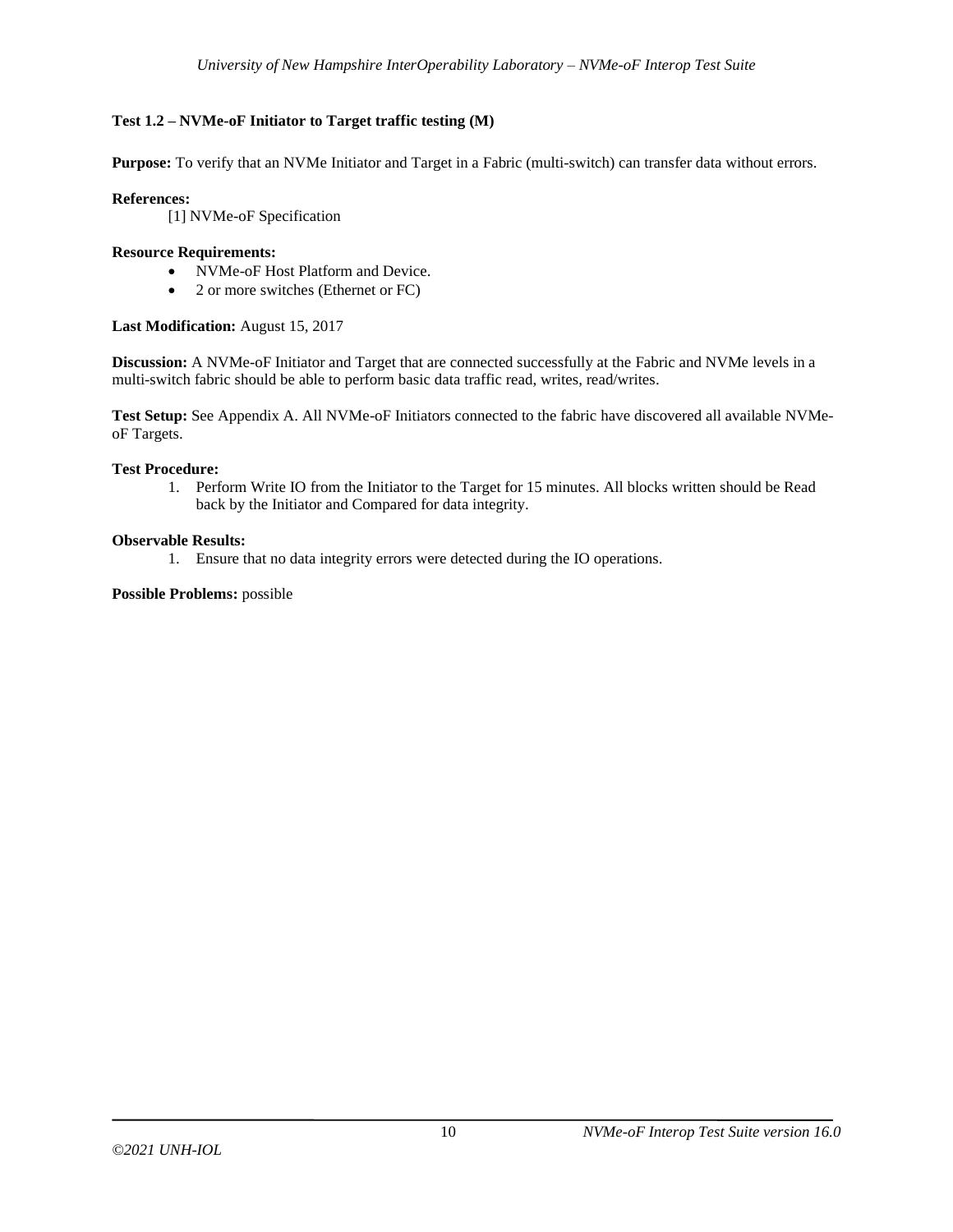# <span id="page-10-0"></span>**Test 1.3 – NVMe-oF Initiator to Target traffic Link Pull in Fabric (M)**

**Purpose:** To verify that an NVMe Initiator can properly discover an NVMe Storage Device after link pulls in a fabric topology.

# **References:**

[1] NVMe-oF Specification

# **Resource Requirements:**

- NVMe-oF Host Platform and Device.
- 2 or more switches (Ethernet or FC)

# **Last Modification:** August 15, 2017

**Discussion:** A NVMe-oF Initiator and Target that are connected in a multi switch fabric topology can successfully discover NVMe targets and establish NVMe connectivity, should be able to perform basic data traffic read, writes, read/writes after the link between the Initiator and Target is removed and re-established.

**Test Setup:** See Appendix A. All NVMe-oF Initiators connected to the fabric have discovered all available NVMeoF Targets.

# **Test Procedure:**

- 1. Remove link from the NVMe-oF Initiator by disconnecting the cable or optical module at the NVMeoF Initiator port.
- 2. Leave the link disconnected until the NVMe-oF Host Operating System indicates that the NVMe-oF target is no longer visible.
- 3. Reconnect the cable or optical module to the NVMe-oF Initiator
- 4. Allow NVMe-oF Initiator to discover all fabric attached targets.
- 5. When the NVMe-oF Target is again visible from the NVMe-oF Host Operating System, begin IO from the NVMe-oF Initiator to the NVMe-oF Target, let IO operations continue for no more than one minute.
- 6. Ensure no data integrity errors are detected.
- 7. Remove link from the NVMe-oF Target by disconnecting the cable or optical module at the NVMe-oF Target port.
- 8. Leave the link disconnected until the NVMe-oF Host Operating System indicates that the NVMe-oF target is no longer visible.
- 9. Reconnect the cable or optical module to the NVMe-oF Target.
- 10. Allow NVMe-oF Initiator to discover all fabric attached targets.
- 11. When the NVMe-oF Target is again visible from the NVMe-oF Host Operating System, begin IO from the NVMe-oF Initiator to the NVMe-oF Target, let IO operations continue for no more than one minute.
- 12. Ensure no data integrity errors are detected.
- 13. Remove link between the switches by disconnecting the cable or optical module at a switch port.
- 14. Leave the link disconnected until the NVMe-oF Host Operating System indicates that the NVMe-oF target is no longer visible.
- 15. Reconnect the cable or optical module to the switch.
- 16. Allow NVMe-oF Initiator to discover all fabric attached targets.
- 17. When the NVMe-oF Target is again visible from the NVMe-oF Host Operating System, begin IO from the NVMe-oF Initiator to the NVMe-oF Target, let IO operations continue for no more than one minute.
- 18. Ensure no data integrity errors are detected.

### **Observable Results:**

1. Verify that in each link removal instance, the NVMe-oF Target was not visible from the NVMe-oF Host Operating system after the link was removed.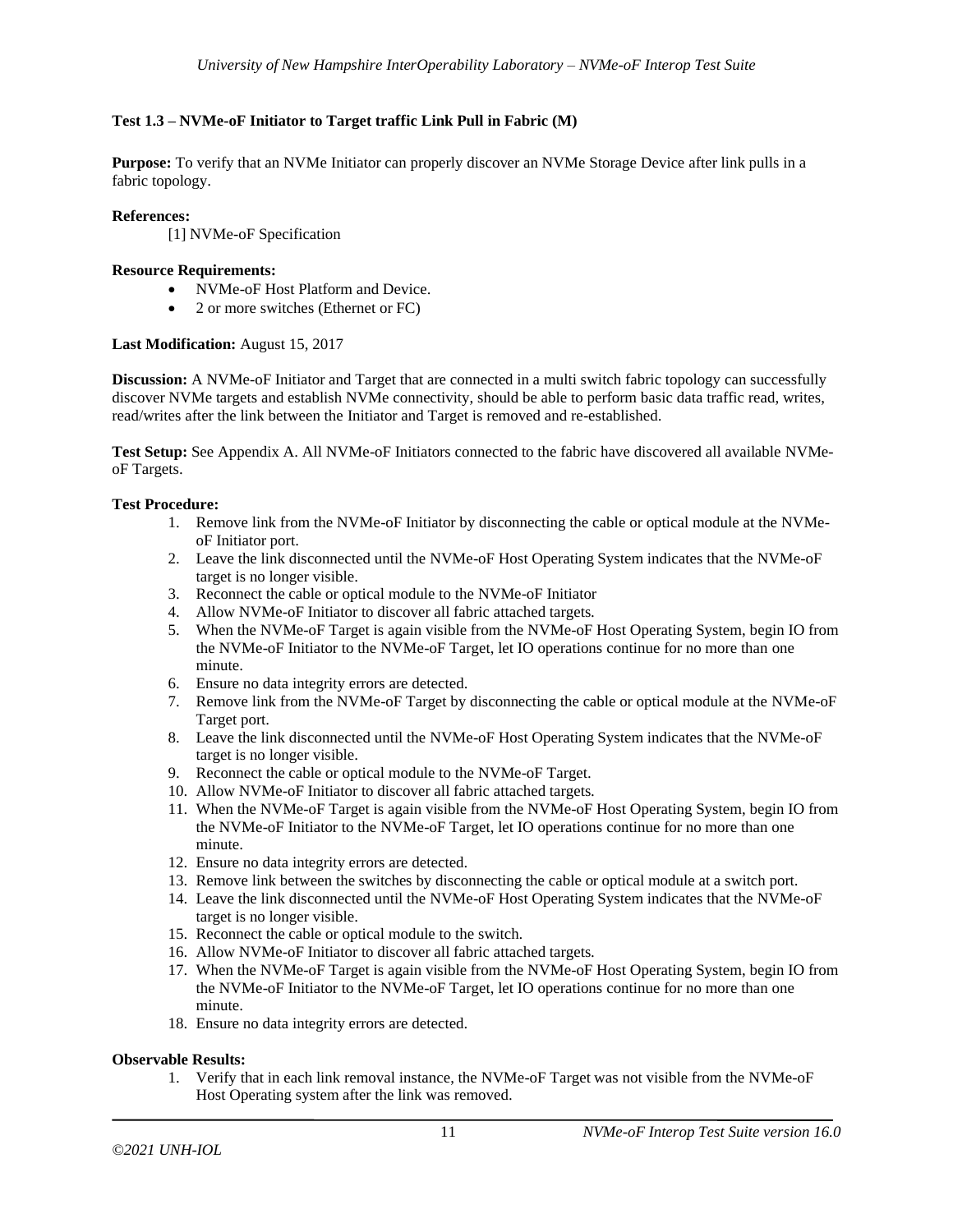- 2. Verify that in each link reconnection instance, the NVMe-oF Target was visible from the NVMe-oF Host Operating system after the link was reconnected.
- 3. Verify that no data integrity errors were reported during IO operations.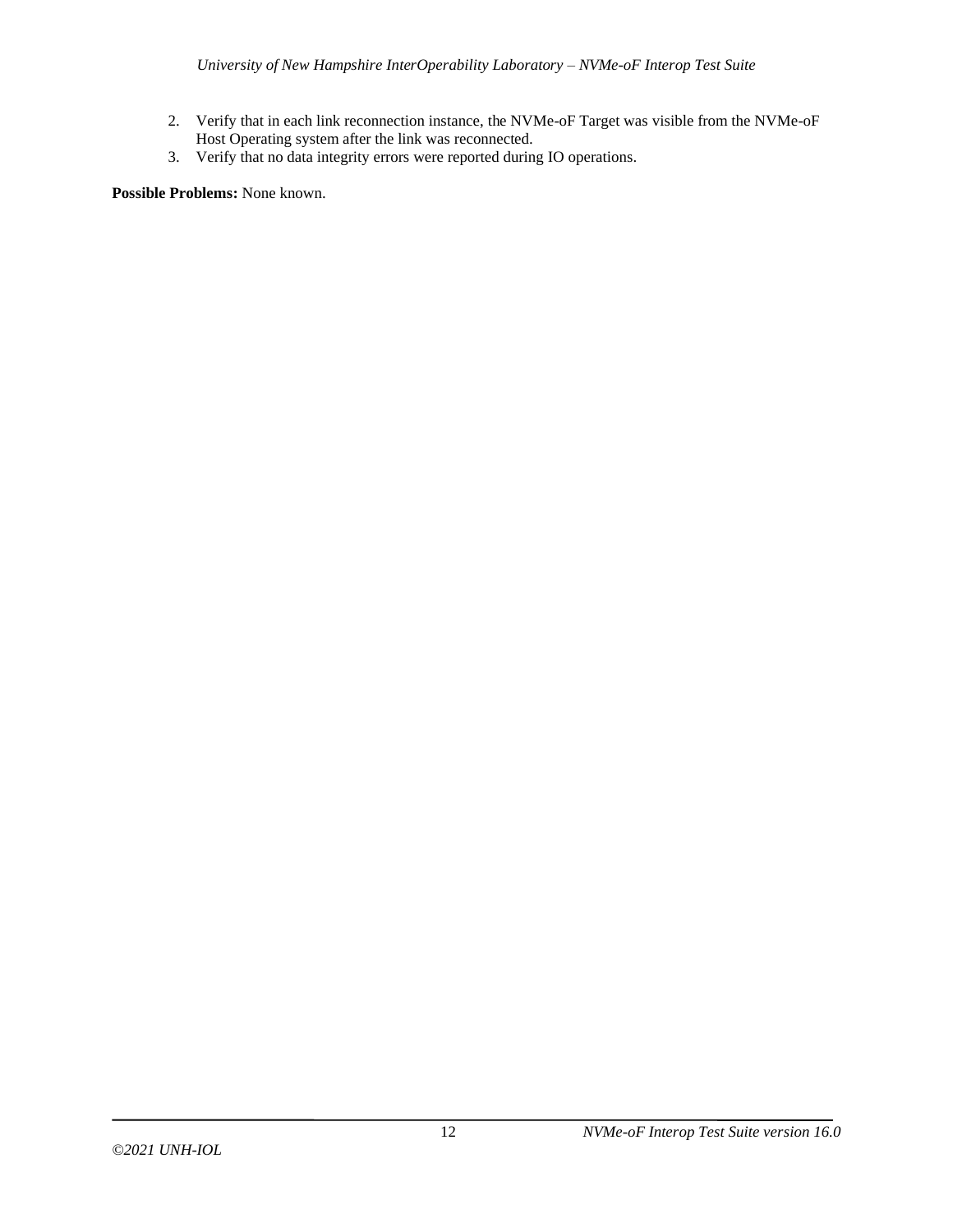# <span id="page-12-0"></span>**Test 1.4 – NVMe-oF Initiator to Target traffic from power up state in a Fabric (M)**

**Purpose:** To verify that an NVMe Initiator can properly identify an attached NVMe Storage Device from a power up state of all elements in the fabric.

# **References:**

[1] NVMe-oF Specification

## **Resource Requirements:**

- NVMe-oF Host Platform and Device.
- 2 or more switches (Ethernet or FC)

# **Last Modification:** August 15, 2017

**Discussion:** A NVMe-oF Initiator and Target that are connected successfully at the Fabric and NVMe levels in a multi-switch fabric topology should be able to perform basic data traffic read, writes, read/writes after the link between the Initiator and Target and switch are established after a successful power up of all three devices.

**Test Setup:** See Appendix A. All NVMe-oF Initiators connected to the fabric have discovered all available NVMeoF Targets.

# **Test Procedure:**

- 1. Power off the NVMe-oF Initiator.
- 2. Power on the NVMe-oF Initiator
- 3. Allow NVMe-oF Initiator to rediscover all fabric attached targets.
- 4. When the NVMe-oF Target is again visible from the NVMe-oF Host Operating System, begin IO from the NVMe-oF Initiator to the NVMe-oF Target, let IO operations continue for no more than one minute.
- 5. Ensure no data integrity errors are detected.
- 6. Power off the NVMe-oF Target.
- 7. Leave the NVMe-oF Target powered off until the NVMe-oF Host Operating System indicates that the NVMe-oF target is no longer visible.
- 8. Power on the NVMe-oF Target.
- 9. Allow NVMe-oF Initiator to discover all fabric attached targets.
- 10. When the NVMe-oF Target is again visible from the NVMe-oF Host Operating System, begin IO from the NVMe-oF Initiator to the NVMe-oF Target, let IO operations continue for no more than one minute.
- 11. Ensure no data integrity errors are detected.
- 12. Power off Switch 1.
- 13. Leave the switch powered off until the NVMe-oF Host Operating System indicates that the NVMe-oF target is no longer visible.
- 14. Power on Switch 1.
- 15. Allow NVMe-oF Initiator to discover all fabric attached targets.
- 16. When the NVMe-oF Target is again visible from the NVMe-oF Host Operating System, begin IO from the NVMe-oF Initiator to the NVMe-oF Target, let IO operations continue for no more than one minute.
- 17. Ensure no data integrity errors are detected.
- 18. Power off Switch 2.
- 19. Leave the switch powered off until the NVMe-oF Host Operating System indicates that the NVMe-oF target is no longer visible.
- 20. Power on Switch 2.
- 21. Allow NVMe-oF Initiator to discover all fabric attached targets.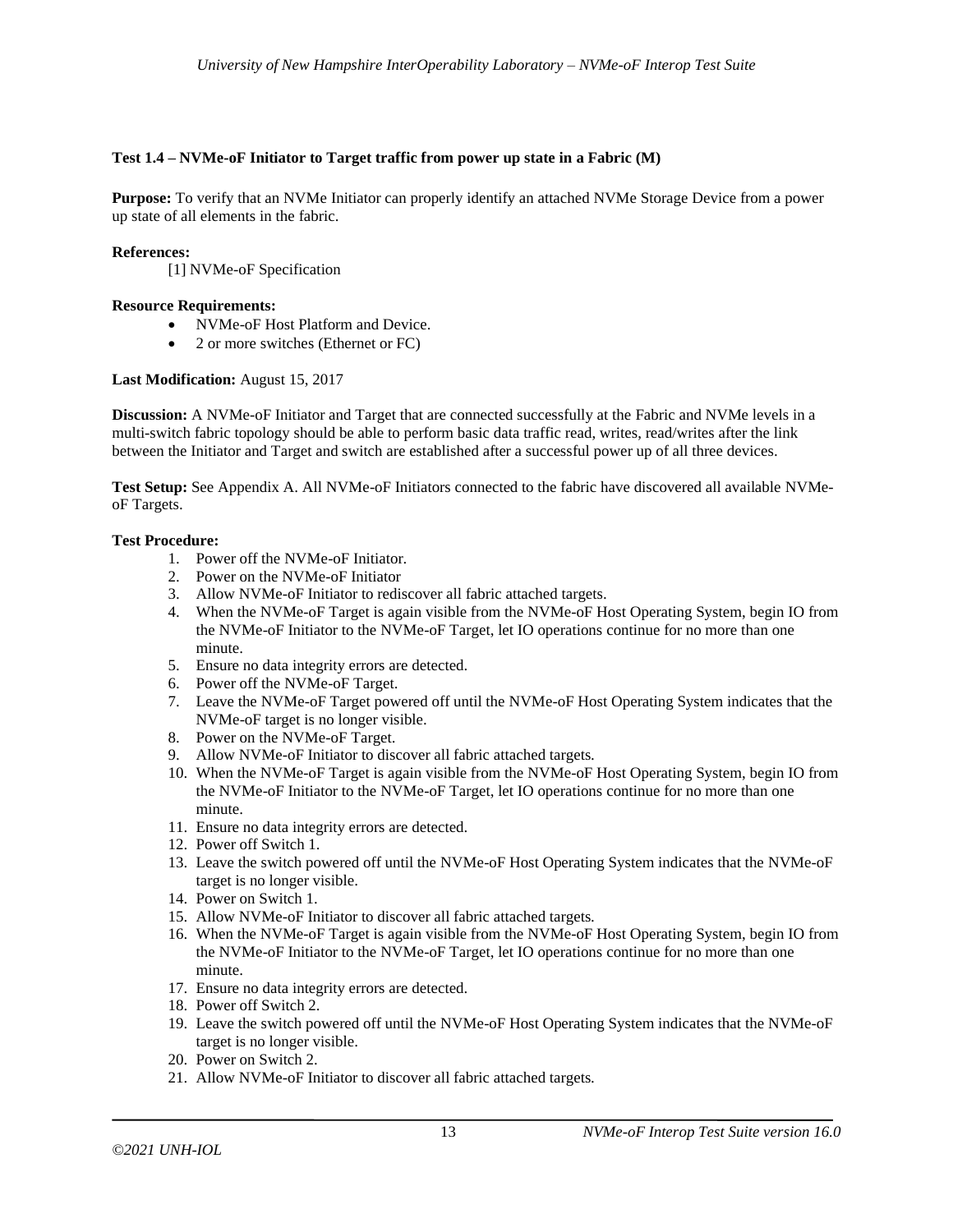- 22. When the NVMe-oF Target is again visible from the NVMe-oF Host Operating System, begin IO from the NVMe-oF Initiator to the NVMe-oF Target, let IO operations continue for no more than one minute.
- 23. Ensure no data integrity errors are detected.

# **Observable Results:**

- 1. Verify that in each power off instance, the NVMe-oF Target was not visible from the NVMe-oF Host Operating system after the power was removed.
- 2. Verify that in each power on instance, the NVMe-oF Target was visible from the NVMe-oF Host Operating system after power was restored.
- 3. Verify that no data integrity errors were reported during IO operations.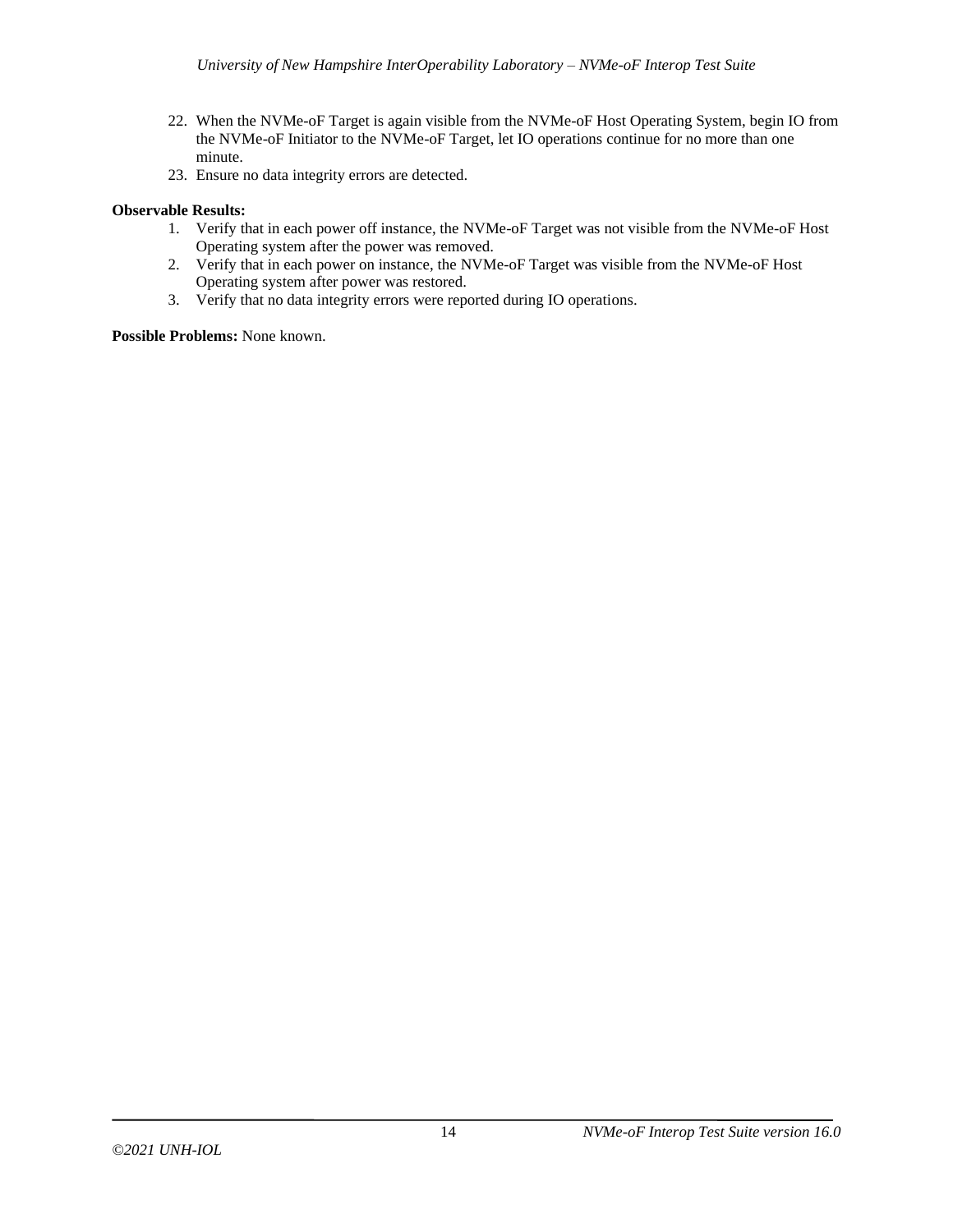# <span id="page-14-0"></span>**Test 1.5 – Keep Alive Timeout (FYI)**

**Purpose:** To verify that an NVMe-oF Initiator and Target combination properly uses the Keep Alive Timeout.

# **References:**

[1] NVMe-oF Specification

# **Resource Requirements:**

- NVMe-oF Host Platform and Device.
- 2 or more switches (Ethernet or FC)
- Network monitoring tools

# **Last Modification:** November 20, 2018

**Discussion:** A NVMe-oF Initiator and Target that are connected successfully at the Fabric and NVMe levels in a multi-switch fabric topology may implement the Keep Alive Timeout feature.

**Test Setup:** See Appendix A. All NVMe-oF Initiators connected to the fabric have discovered all available NVMeoF Targets. All systems are powered on and fully booted.

# **Test Procedure:**

- 1. Using available utilities, NVMe-oF Initiator should perform a Get Feature command to the Target Under Test for the Keep Alive Timeout (KATO) Feature (0x0F) and examine the response. If the KATO feature is set to 0, this test is not applicable. If a value is set, proceed to the next step.
- 2. Allow the host to perform Keep Alive commands to the Target Under Test across the fabric.

# **Observable Results:**

1. Verify that the Host transmitted a Keep Alive Timeout command according to the frequency prescribed in the KATO value provided by the Target Under Test. Verify that each Keep Alive Timeout completed successfully.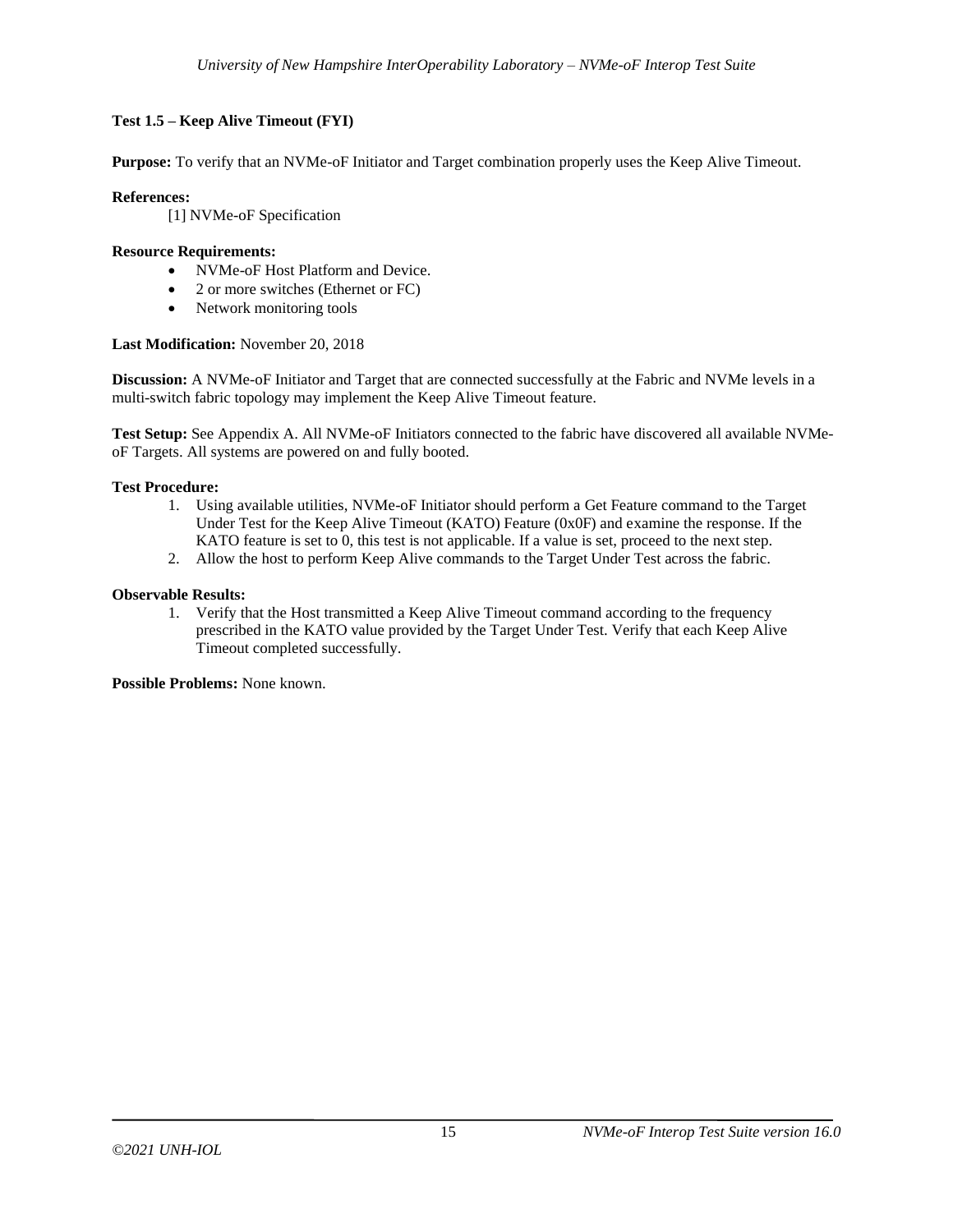# <span id="page-15-0"></span>**Appendix A – Test Topologies**

1. Multiple Switch Fabric

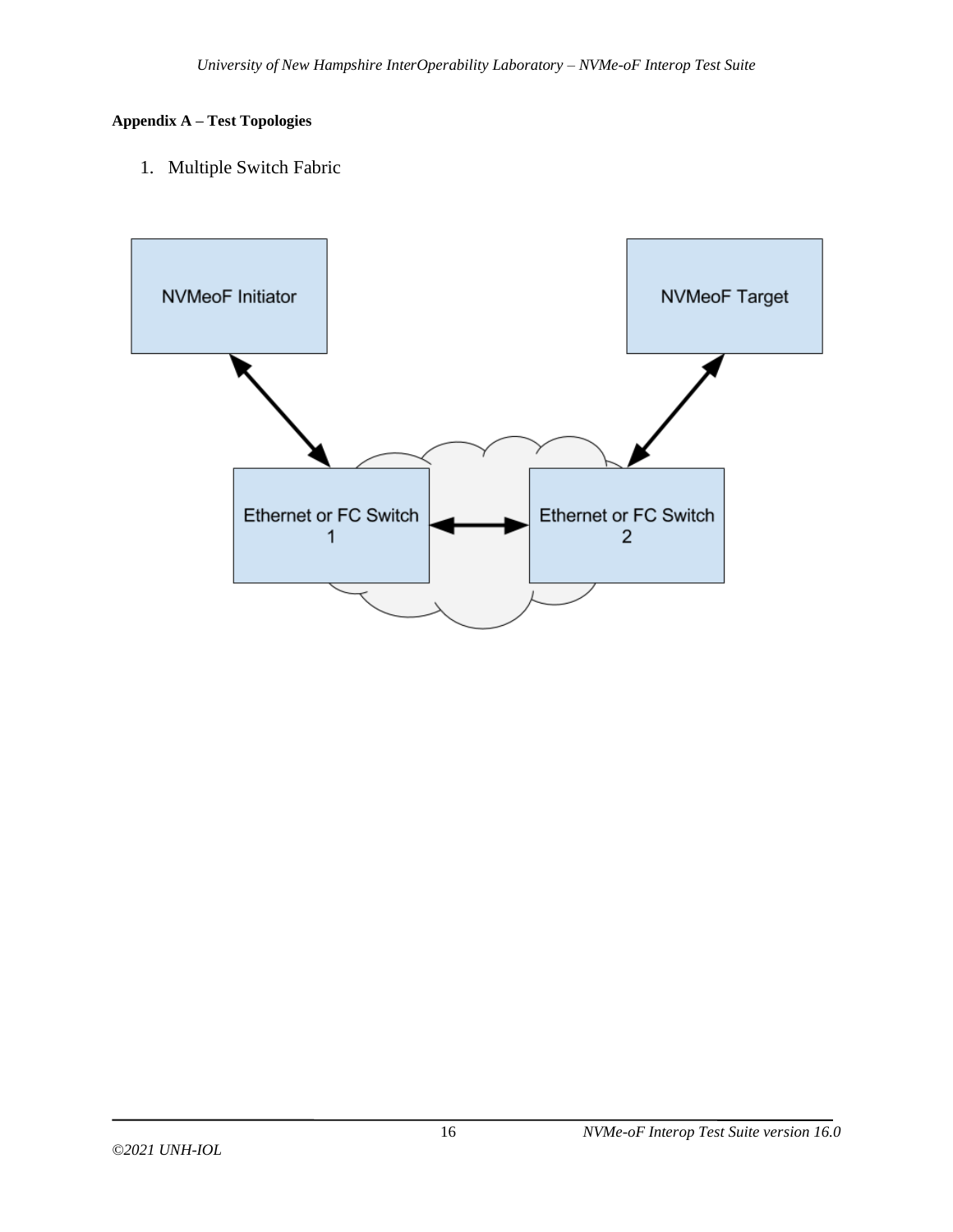# <span id="page-16-0"></span>**Appendix B – UNH-IOL Interop Test Bed**

**Purpose:** To provide guidance on products that may be potential interop partners.

# **References:**

[1] NVMe-oF Specification

## **Resource Requirements:**

NVMe-oF Host Platform and Device.

# **Last Modification:**

**Discussion:** NVMe Interoperability should be performed across a variety of host system hardware and operating systems. UNH-IOL maintains a test bed of potential interop partners for use during private in-lab testing and plugfest events. Currently products available in the interop test bed can be seen here:

- https://www.iol.unh.edu/testing/storage/nyme/equipment
- <https://www.iol.unh.edu/testing/switching/esp/equipment>
- <https://www.iol.unh.edu/testing/storage/fc/equipment>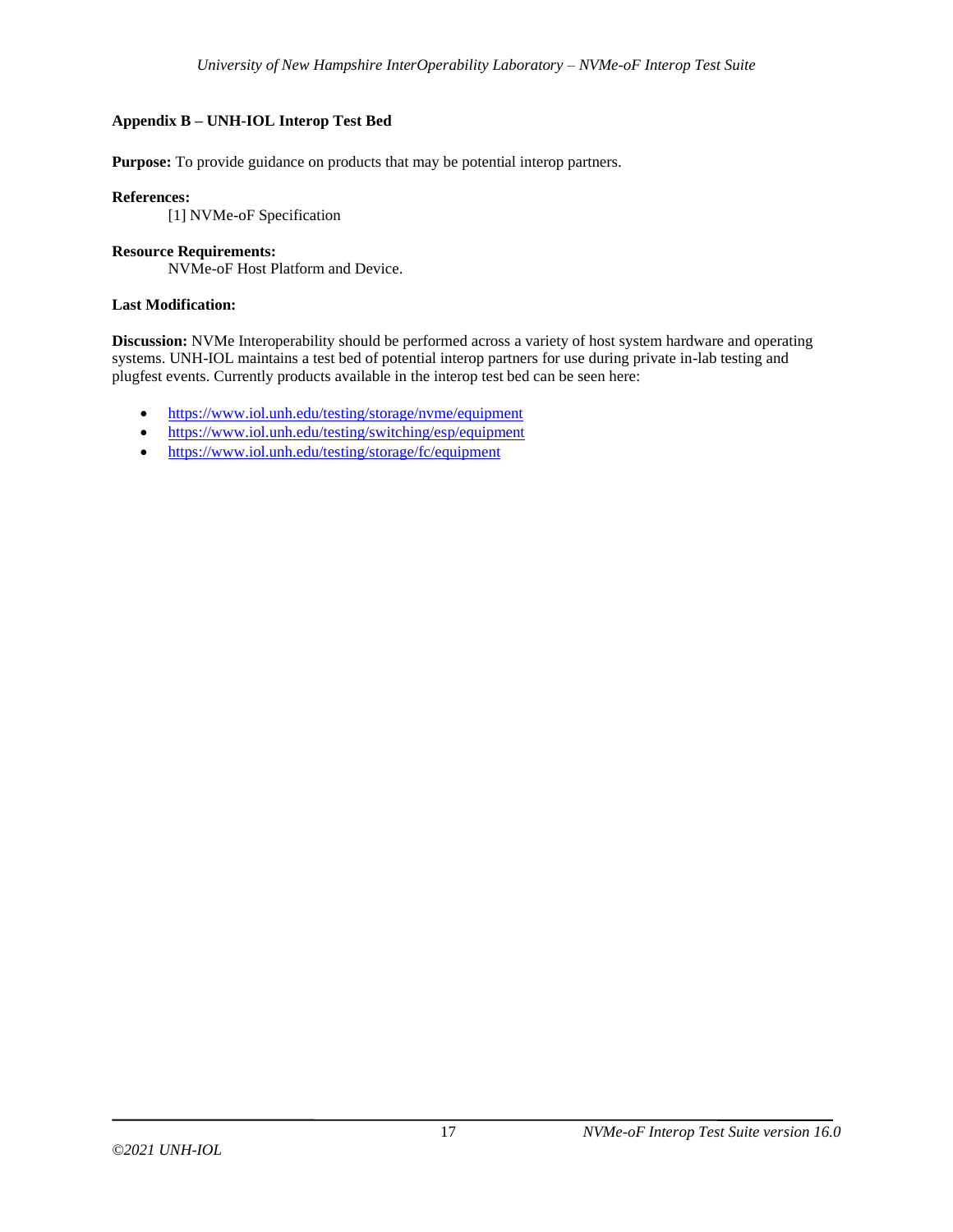# <span id="page-17-0"></span>**Appendix C – NVMe Fabrics Integrators List Requirements**

**Purpose:** To provide guidance on what tests are required for NVMe Integrators List Qualification

## **References:**

[1] NVMe Integrators List Policy Document

### **Resource Requirements:**

NVMe Host Platform and Device.

## **Last Modification:**

**Discussion:** The following table summarizes the interop test requirements, showing which items are optional or mandatory, as well as how many interop partners a test must be performed with. If a Product Under Test indicates support for a feature tested by an Optional test, that test must be performed and the Product Under Test must pass that test if the feature is supported.

| <b>Test Name</b>            | <b>Mandatory or Optional</b> | Required number of Interop<br><b>Partners</b> |
|-----------------------------|------------------------------|-----------------------------------------------|
| $1.1$ – Target Verification | Mandatory                    | Pass with 2 or more Interop                   |
|                             |                              | Partners                                      |
| $1.2$ – Traffic Testing     | Mandatory                    | Pass with 2 or more Interop                   |
|                             |                              | Partners                                      |
| $1.3 -$ Link Pull in Fabric | Mandatory                    | Pass with 2 or more Interop                   |
|                             |                              | Partners                                      |
| $1.4 - Power Up State$      | Mandatory                    | Pass with 2 or more Interop                   |
|                             |                              | Partners                                      |
| $1.5 -$ Keep Alive Timeout  | <b>FYI</b>                   |                                               |

If the product under test is a target, among the 2 or more passing Interop Partners, there must be more than 1 HBA or OS represented.

If the product under test is an NVMe-oF Initiator (ex NVMe/RoCE, NVMe/FC, NVMe/TCP, NVMe/iWARP) or a fabric Switch (ex Ethernet Switch, Fibre Channel Switch, etc…), among the 2 or more passing Interop Partners, there must be more than one Target represented.